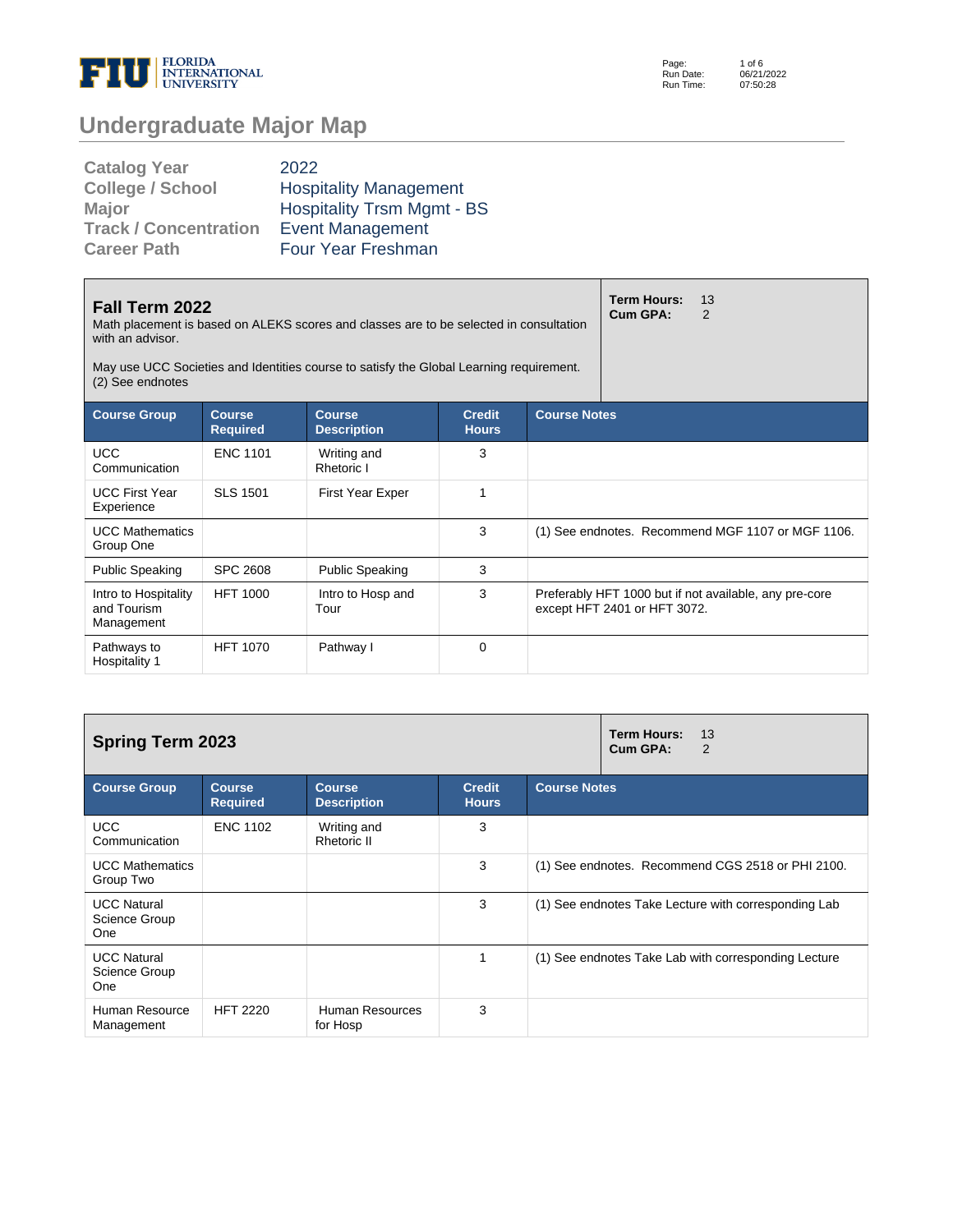

# **Undergraduate Major Map**

| <b>Summer Term 2023</b><br>Use this semester to catch up on coursework and/or satisfy the 9 credits summer<br>requirement (if needed). (3) See endnotes |                                  |                                     |                               |                     |                     | $6 \overline{6}$<br>$\mathcal{P}$ |
|---------------------------------------------------------------------------------------------------------------------------------------------------------|----------------------------------|-------------------------------------|-------------------------------|---------------------|---------------------|-----------------------------------|
| <b>Course Group</b>                                                                                                                                     | <b>Course</b><br><b>Required</b> | <b>Course</b><br><b>Description</b> | <b>Credit</b><br><b>Hours</b> | <b>Course Notes</b> |                     |                                   |
| <b>UCC Social</b><br>Science Group<br><b>One</b>                                                                                                        |                                  |                                     | 3                             |                     | Recommend AMH 2020. |                                   |
| <b>General Electives</b>                                                                                                                                |                                  |                                     | 3                             |                     |                     |                                   |

| Fall Term 2023<br>May use UCC Humanities with Writing course to satisfy the Global Learning requirement.<br>(2) See endnotes |                                  | Term Hours:<br>13<br>Cum GPA:<br>2  |                               |                     |                                                                                                                                             |
|------------------------------------------------------------------------------------------------------------------------------|----------------------------------|-------------------------------------|-------------------------------|---------------------|---------------------------------------------------------------------------------------------------------------------------------------------|
| <b>Course Group</b>                                                                                                          | <b>Course</b><br><b>Required</b> | <b>Course</b><br><b>Description</b> | <b>Credit</b><br><b>Hours</b> | <b>Course Notes</b> |                                                                                                                                             |
| Hospitality<br>Information<br>Technology                                                                                     | <b>HFT 2441</b>                  | Hospitality Info<br>Tech            | 3                             |                     |                                                                                                                                             |
| <b>UCC Humanities -</b><br>Group Two                                                                                         |                                  |                                     | 3                             |                     |                                                                                                                                             |
| <b>UCC Natural</b><br>Science - Group<br>Two                                                                                 |                                  |                                     | 3                             |                     | Take Lecture with corresponding Lab                                                                                                         |
| <b>UCC Natural</b><br>Science - Group<br>Two                                                                                 |                                  |                                     |                               |                     | Take Lab with corresponding Lecture                                                                                                         |
| Economics                                                                                                                    | ECO 2023                         | Principles Microeco                 | 3                             |                     | Also satisfies UCC Social Science Group 2. (1) See<br>endnotes Also satisfies UCC Foundations of Social Inquiry<br>course. (1) See endnotes |

| <b>Spring Term 2024</b><br>Cum GPA:    |                                  |                                     |                               |                     |  | 15<br>2 |
|----------------------------------------|----------------------------------|-------------------------------------|-------------------------------|---------------------|--|---------|
| <b>Course Group</b>                    | <b>Course</b><br><b>Required</b> | <b>Course</b><br><b>Description</b> | <b>Credit</b><br><b>Hours</b> | <b>Course Notes</b> |  |         |
| Accounting                             | <b>HFT 2401</b>                  | Accounting for<br>Hosp              | 3                             |                     |  |         |
| <b>General Electives</b>               |                                  |                                     | 3                             |                     |  |         |
| <b>UCC Humanities</b><br>Group One     |                                  |                                     | 3                             |                     |  |         |
| Law for the<br>Hospitality<br>Industry | <b>HFT 3603</b>                  | <b>Hospitality Law</b>              | 3                             |                     |  |         |
| Event<br>Management                    | <b>HFT 3754</b>                  | Intro to Events Mgt.                | 3                             |                     |  |         |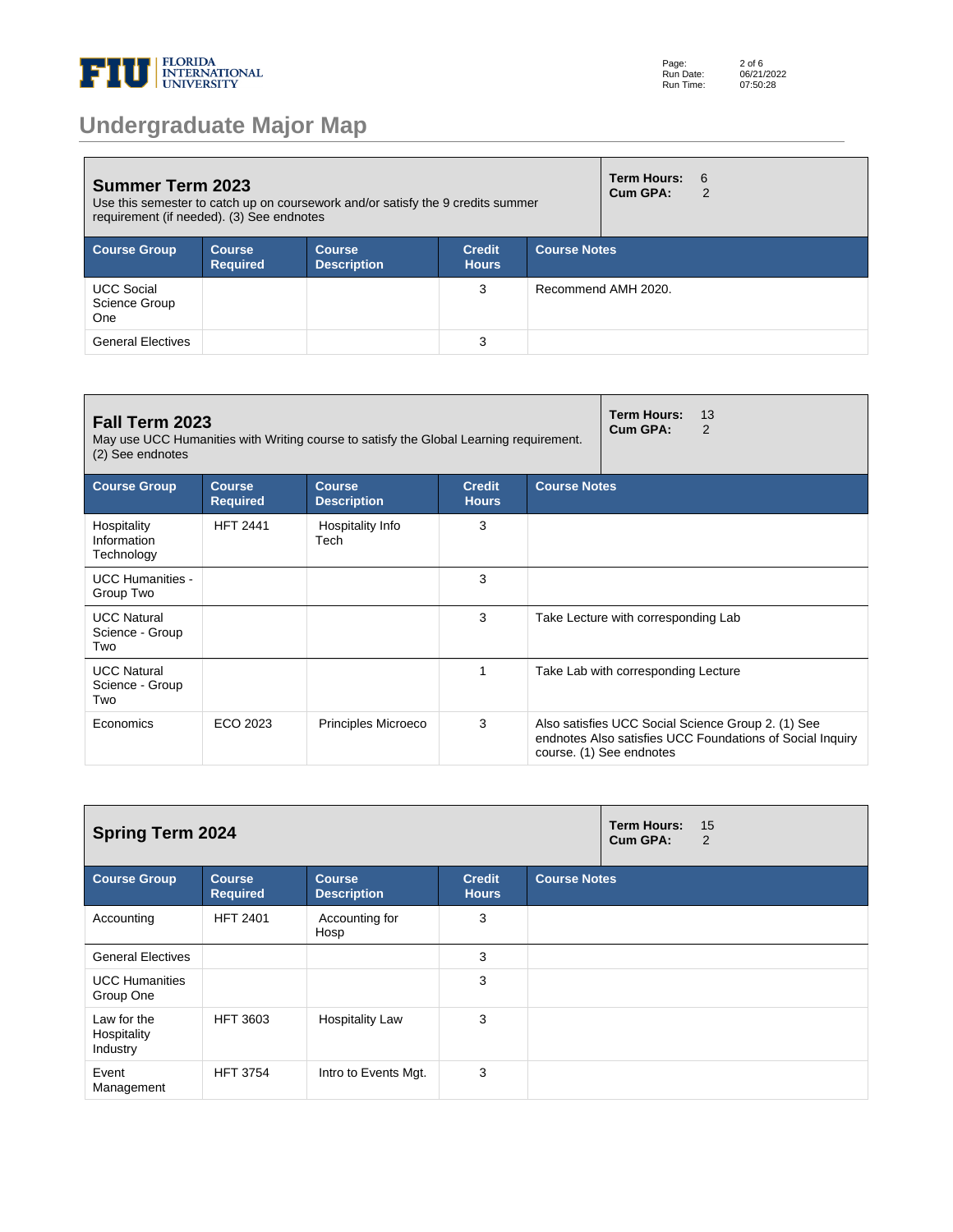

|  |  | <b>Undergraduate Major Map</b> |  |
|--|--|--------------------------------|--|
|  |  |                                |  |

| <b>Summer Term 2024</b><br><b>Hospitality Industry Experience</b><br>Use this semester to catch up on coursework and/or satisfy the 9 credits summer<br>requirement (if needed). (3) See endnotes |                           |                                     |                               |                     |  | - 6<br>2 |
|---------------------------------------------------------------------------------------------------------------------------------------------------------------------------------------------------|---------------------------|-------------------------------------|-------------------------------|---------------------|--|----------|
| <b>Course Group</b>                                                                                                                                                                               | Course<br><b>Required</b> | <b>Course</b><br><b>Description</b> | <b>Credit</b><br><b>Hours</b> | <b>Course Notes</b> |  |          |
| Management<br>Accounting for the<br>Hospitality<br>Industry                                                                                                                                       | <b>HFT 4474</b>           | Mgmt Acct Hosp<br>Ind               | 3                             |                     |  |          |
| <b>General Electives</b>                                                                                                                                                                          |                           |                                     | 3                             |                     |  |          |

| Fall Term 2024<br>HFT3503 may be used to satisfy the Global Learning requirement. (2) See endnotes<br><b>Hospitality Industry Experience</b> |                                  | <b>Term Hours:</b><br>Cum GPA:      | 13<br>2                       |                     |  |                                                      |
|----------------------------------------------------------------------------------------------------------------------------------------------|----------------------------------|-------------------------------------|-------------------------------|---------------------|--|------------------------------------------------------|
| <b>Course Group</b>                                                                                                                          | <b>Course</b><br><b>Required</b> | <b>Course</b><br><b>Description</b> | <b>Credit</b><br><b>Hours</b> | <b>Course Notes</b> |  |                                                      |
| Pathways to<br>Hospitality 2                                                                                                                 | <b>HFT 3072</b>                  | PATHWAY II                          |                               |                     |  |                                                      |
| <b>Financial Analysis</b><br>in the Hospitality<br>Industry                                                                                  | <b>HFT 4464</b>                  | Fin Anal Hosp<br>Indust             | 3                             |                     |  |                                                      |
| <b>HOSPITALITY</b><br><b>MANAGEMENT</b><br><b>COMMON CORE</b>                                                                                |                                  |                                     | 3                             | Industry            |  | HFT 4247- Diversity and Inclusion in the Hospitality |
| Event<br>Management                                                                                                                          | <b>HFT 3741</b>                  | <b>Planning Meetings</b>            | 3                             |                     |  |                                                      |
| <b>General Electives</b>                                                                                                                     |                                  |                                     | 3                             |                     |  |                                                      |

| <b>Spring Term 2025</b><br><b>Hospitality Industry Experience</b> |                                  | <b>Term Hours:</b><br>15<br>Cum GPA:<br>2 |                               |                     |                                           |
|-------------------------------------------------------------------|----------------------------------|-------------------------------------------|-------------------------------|---------------------|-------------------------------------------|
| <b>Course Group</b>                                               | <b>Course</b><br><b>Required</b> | <b>Course</b><br><b>Description</b>       | <b>Credit</b><br><b>Hours</b> | <b>Course Notes</b> |                                           |
| <b>HOSPITALITY</b><br><b>MANAGEMENT</b><br><b>COMMON CORE</b>     |                                  |                                           | 3                             |                     | Please choose one: HFT 3453 or FSS 4234C. |
| <b>HOSPITALITY</b><br><b>MANAGEMENT</b><br><b>COMMON CORE</b>     |                                  |                                           | 3                             |                     | Please choose one: HFT 3503 or HFT 4509.  |
| Hospitality<br>Analytics and<br>Revenue<br>Management             | <b>HFT 4413</b>                  | Hosp Analytics &<br>Rev Mgt               | 3                             |                     |                                           |
| Additional<br>Courses                                             | <b>HFT 3733</b>                  | <b>Tour Production</b>                    | 3                             |                     |                                           |
| Hospitality<br><b>Program Electives</b>                           |                                  |                                           | 3                             |                     |                                           |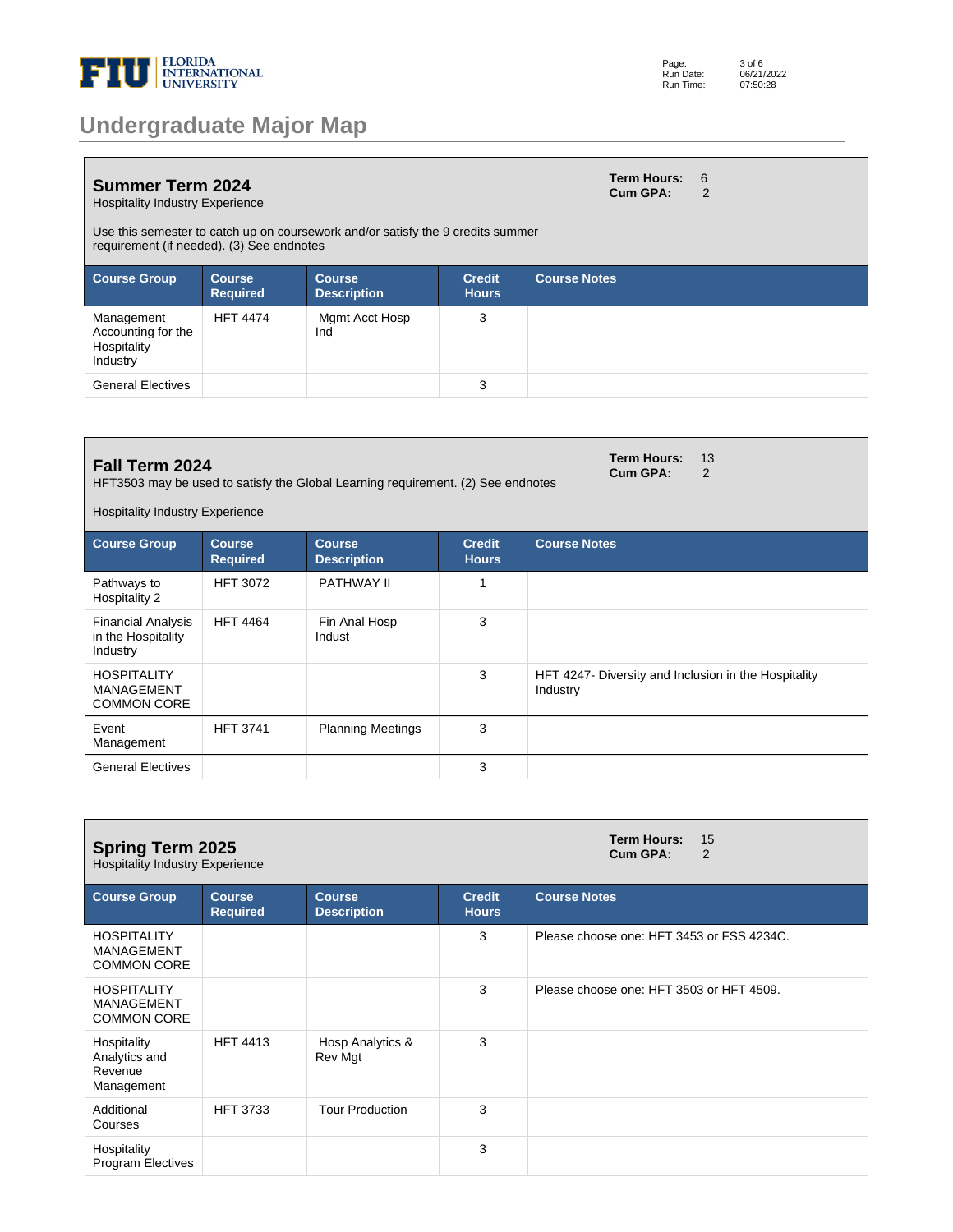

## **Undergraduate Major Map**

Page: Run Date: Run Time: 4 of 6 06/21/2022 07:50:28

| <b>Summer Term 2025</b><br>Use this semester to catch up on coursework and/or satisfy the 9 credits summer<br>requirement (if needed). (3) See endnotes |                                  |                                     |                               |                     |  | <b>Term Hours: 6</b> |
|---------------------------------------------------------------------------------------------------------------------------------------------------------|----------------------------------|-------------------------------------|-------------------------------|---------------------|--|----------------------|
| <b>Course Group</b>                                                                                                                                     | <b>Course</b><br><b>Required</b> | <b>Course</b><br><b>Description</b> | <b>Credit</b><br><b>Hours</b> | <b>Course Notes</b> |  |                      |
| <b>EVENT</b><br>MANAGEMENT<br><b>MAJOR</b>                                                                                                              |                                  |                                     | 3                             | <b>HFT 3518</b>     |  |                      |
| Hospitality<br><b>Program Electives</b>                                                                                                                 |                                  |                                     | 3                             |                     |  |                      |

| Fall Term 2025                                                |                                  |                                     |                               |                     | <b>Term Hours:</b><br>13<br>Cum GPA:<br>$\overline{2}$ |
|---------------------------------------------------------------|----------------------------------|-------------------------------------|-------------------------------|---------------------|--------------------------------------------------------|
| <b>Course Group</b>                                           | <b>Course</b><br><b>Required</b> | <b>Course</b><br><b>Description</b> | <b>Credit</b><br><b>Hours</b> | <b>Course Notes</b> |                                                        |
| Hospitality<br><b>Program Electives</b>                       |                                  |                                     | 3                             |                     |                                                        |
| <b>HOSPITALITY</b><br><b>MANAGEMENT</b><br><b>COMMON CORE</b> |                                  |                                     | 3                             | or HFT 4545.        | Please choose one: HFT 4295 or HFT 3006 or HFT 3073    |
| Advanced<br>Internship                                        | <b>HFT 4945</b>                  | Adv Intern Hsptly                   | 1                             |                     |                                                        |
| Event<br>Management                                           | <b>HFT 4757</b>                  | <b>Advanced Events</b><br>Mgt       | 3                             |                     |                                                        |
| Hospitality<br><b>Program Electives</b>                       |                                  |                                     | 3                             |                     |                                                        |

| <b>Spring Term 2026</b>                                |                                  |                                     |                               |                     | <b>Term Hours:</b><br>6<br>Cum GPA:<br>2         |  |
|--------------------------------------------------------|----------------------------------|-------------------------------------|-------------------------------|---------------------|--------------------------------------------------|--|
| <b>Course Group</b>                                    | <b>Course</b><br><b>Required</b> | <b>Course</b><br><b>Description</b> | <b>Credit</b><br><b>Hours</b> | <b>Course Notes</b> |                                                  |  |
| <b>HOSPITALITY</b><br>MANAGEMENT<br><b>COMMON CORE</b> |                                  |                                     | 3                             | Tourism.            | HFT 4296-Strategic Management in Hospitality and |  |
| Hospitality<br><b>Program Electives</b>                |                                  |                                     | 3                             |                     |                                                  |  |

| <b>Summer Term 2026</b>                                                         |  |  |
|---------------------------------------------------------------------------------|--|--|
| Use this semester to catch up on coursework and/or satisfy the 9 credits summer |  |  |
| requirement (if needed). (3) See endnotes                                       |  |  |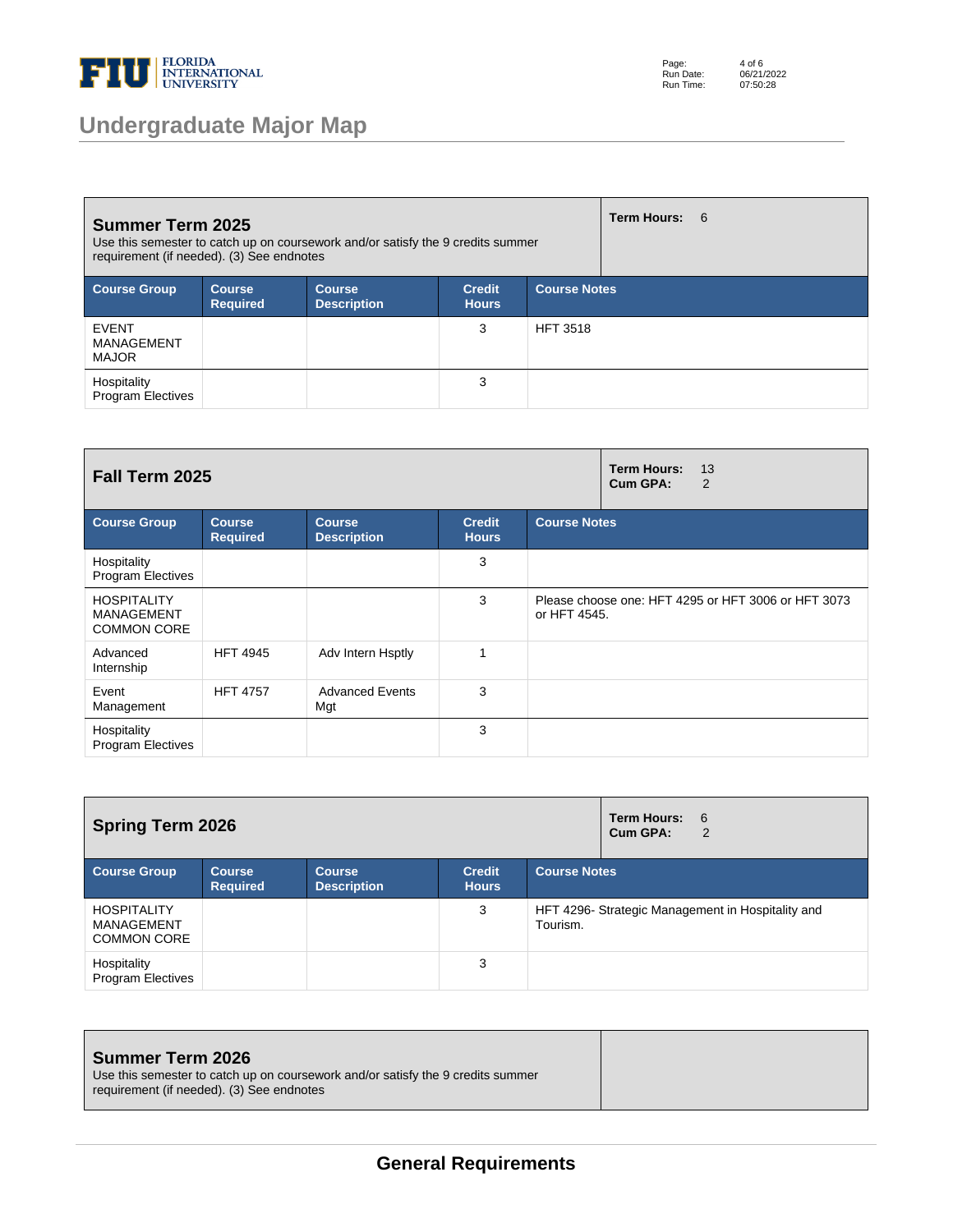

### **Undergraduate Major Map**

\*Critical Indicator is the minimum grade indicated in specific courses to demonstrate proficiency and progress in major. Earning less than the minimum grade is a trigger for a conversation with advisor\*

#### GENERAL UNIVERSITY REQUIREMENTS

See your Panther Degree Audit (PDA) for a real-time update on your academic career progress and additional information on University and major requirements at http://my.fiu.edu.

(1) UCC: Students must meet the University Core Curriculum (UCC) requirements. For a full list of UCC courses, see http://undergrad.fiu.edu/advising/curriculum.html or speak with your advisor. UCC courses must be taken for a letter grade and may not be taken at other institutions without permission from the Dean of Undergraduate Education.

(2) Global Learning: Freshmen entering FIU Summer B 2010 or later must take at least two Global Learning (GL) designated courses at FIU. See http://goglobal.fiu.edu. Courses must be:

- 1 GL foundation course (from the University Core Curriculum), which must be taken within the first 60 credits.

- 1 GL discipline-specific course (3000/4000 level)

(3) Summer Hours Requirement: All students entering FIU or any university within the State University System (SUS) of Florida with fewer than 60 credit hours are required to earn at least nine credit hours prior to graduation by attending one or more summer terms at a university in the SUS.

(4) Gordon Rule: All Gordon Rule courses (i.e., English Composition, Humanities with Writing, and Quantitative Reasoning) must be completed with a minimum grade of ""C."" This requirement must be fulfilled within the first 60 credits.

(5) Foreign Language Requirement for Graduation (FLENT/FLEX): A student who did not complete two years of the same foreign language in high school or at a post-secondary institution must successfully complete 8-10 credit hours of instruction in one foreign language prior to graduation. Exceptions include appropriate CLEP, AP, IB, TOEFL, or transfer credit. Contact your advisor for more information.

School of Hospitality and Tourism Management Selected Major Requirements:

Industry Experience Requirement: 1300 hours - A total of 1300 documented hours of hospitality/ tourism related practical training work experience is required. This includes 300 hours in HFT 4945 Advanced Internship. A minimum of 800 hours must be completed while enrolled in the degree program at FIU. The Advanced Internship must be track-related and approved by an advisor. Work experience documentation is required. Students with extensive industry management experience may apply for a waiver of the 1000 hour work experience and Advanced Internship.

Hospitality Management offers 6 majors and the option of a general Hospitality major. If one of the 6 majors is chosen, 4 specific major courses are required and 2 major related electives. If the general hospitality option is chosen, the electives may be chosen from any of the courses offered in our program. Students who do not take any of the 6 lower division prerequisites prior to transferring into FIU with 60 credits, will need to take 6 additional credits of major electives if a major is selected.

The 6 majors are:

Beverage Management